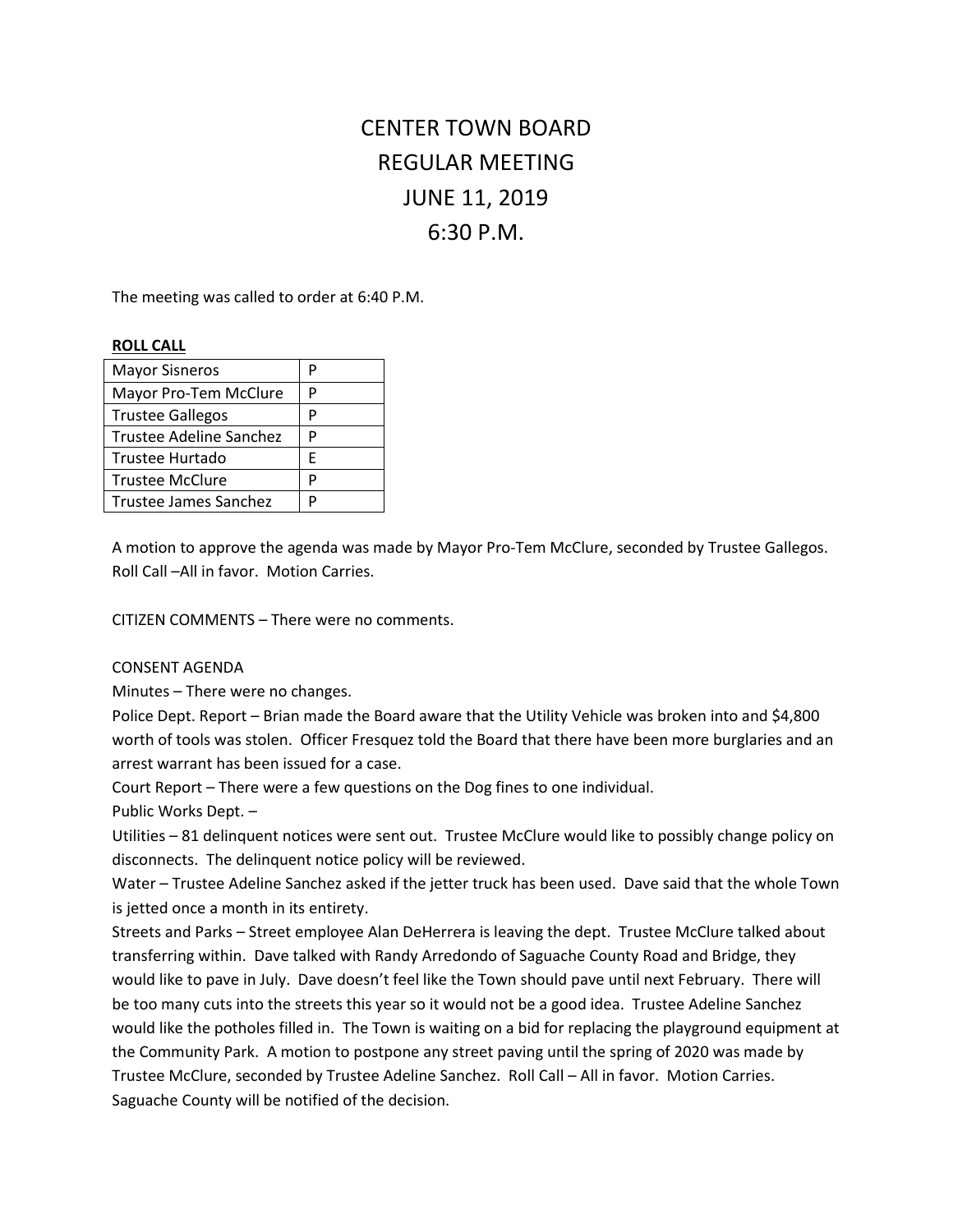Code Enforcement Report – There were a few issues, Dave is already handling it. The baseball field fixture has begun.

Payables – There were a few questions.

## MANAGERS REPORT

Comp Plan – The comp plan is almost ready to send, Brian is just waiting on the demographics. We may have the survey recorded.

Animal Control Vehicle- Brian said that the vehicle is on its last leg. It will cost \$3,000 to get it fixed and get us through the year. Trustee McClure said to put feelers out for a different vehicle from a different agency.

Interviews for Police Chief – Interviews for one of the candidates will be by skype. Brian has scheduled interviews.

## OLD BUSINESS

Jade Communications – A motion to approve a 15 yr. contract with Jade communications with an increase every 5 yrs. was made by Trustee McClure, seconded by Trustee James Sanchez. Roll Call – All in favor. Motion Carries.

Asset Inventory – Rick Gonzalva was at the meeting to give an update on the asset inventory project. Mr. Gonzalva said that he is working on the maps. The maps will show the location of the all the utilities. The Consaul property will be included in the assessment. Mr. Gonzalva will come in two months to give another update. The inventory will be finished in March 2020.

### NEW BUSINESS

Special Events Permit - Brian said that Special Events Permits is to serve alcohol at the 4<sup>th</sup> of July event. The whole park will be designated for the beer sales. A motion to approve the Town of Center's Special event permit was made by Trustee McClure, seconded by Trustee James Sanchez. All in favor. Motion Carries.

Letter – Margaret Dalby – Ms. Dalby wrote a letter to the Board protesting the siren. Brian said that community members told him that it was part of history. Trustee McClure feels that there should be an ordinance concerning the siren. The Town Board would like input. The Board tabled the issue and will have a survey done concerning the siren. Brian will talk with Ms. Dalby.

Ordinance 553 – Attorney Trujillo read aloud the ordinance that will approve the Water meter loan. The Ordinance is on file at Town Hall. A motion to approve Ordinance 553 was made by Trustee James Sanchez, seconded by Trustee Adeline Sanchez. Roll Call – All in favor.

# CALENDAR ITEMS

Town Board meeting June 25, 2019. A workshop with Auditors prior to meeting. July 16, 2019 meeting.

# ADJOURNMENT –

A motion to adjourn the meeting was made by Trustee Gallegos, seconded by Trustee McClure. Roll Call – All in favor. Motion Carries.